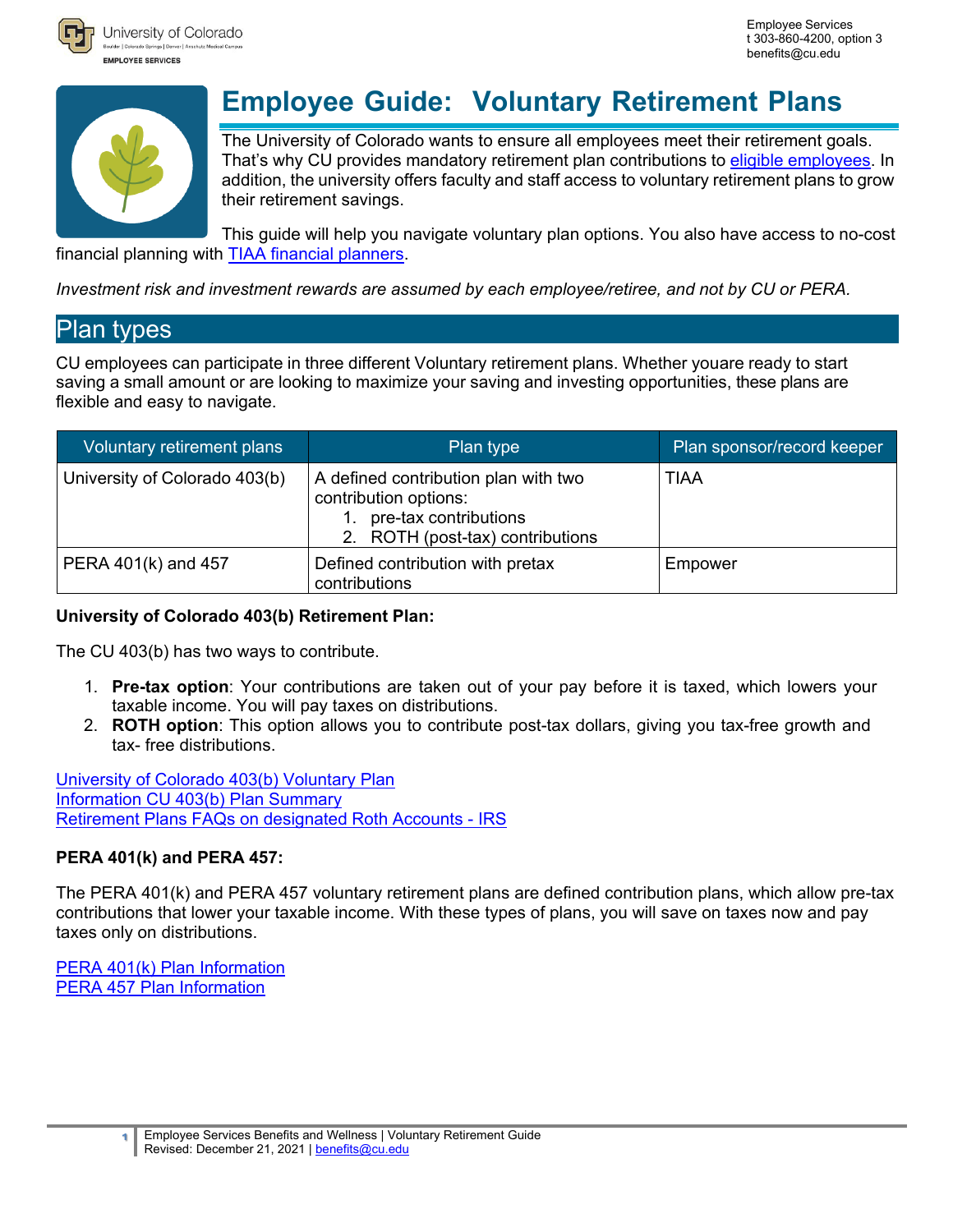

When considering which plan or combination of plans to participate in, it helps to know each plan's features. Basic plan features are listed in the table below. If you're still unsure of which plan is right for you, know that you have access to no cost financial planning through one-on-one consultations provided by TIAA financial [planners.](https://www.cu.edu/employee-services/benefits-wellness/current-employee/retirement-plans/personal-financial) 

For detailed information on distributions, early withdrawals, loans, or recently enacted laws that affect any distributions on these plans, please contact TIAA for the 403(b) plan or PERA for the 401(k) and 457 plans.

If you are taking a distribution, you must attest to the following: "I attest I terminated from all employment with CU and CU Medicine. I do not plan on future employment with either employer. If I become employed by either employer, I will cancel any pending or future distributions through TIAA."

|                                                                           |                                                                                                                                                                    | <b>University of Colorado</b>                                                                                                                                       | <b>PERA</b>                                                                                                                                                           |                                                                                                                                                                                                                                                                                                                                          |
|---------------------------------------------------------------------------|--------------------------------------------------------------------------------------------------------------------------------------------------------------------|---------------------------------------------------------------------------------------------------------------------------------------------------------------------|-----------------------------------------------------------------------------------------------------------------------------------------------------------------------|------------------------------------------------------------------------------------------------------------------------------------------------------------------------------------------------------------------------------------------------------------------------------------------------------------------------------------------|
|                                                                           | 403(b)<br>pretax                                                                                                                                                   | 403(b) ROTH<br>post-tax                                                                                                                                             | 401(1)<br>pretax                                                                                                                                                      | 457<br>pretax                                                                                                                                                                                                                                                                                                                            |
| Qualifying<br>distributions                                               | attain age 59 1/2<br>$\bullet$<br>retirement<br>$\bullet$<br>severance of<br>$\bullet$<br>employment<br>disability<br>$\bullet$<br>financial hardship<br>$\bullet$ | 5 taxable year<br>$\bullet$<br>period has passed<br>attain age 59 $\frac{1}{2}$<br>٠<br>severance of<br>employment<br>disability<br>$\bullet$<br>financial hardship | attain age 59 1/2<br>$\bullet$<br>retirement<br>$\bullet$<br>severance of<br>$\bullet$<br>employment<br>disability<br>$\bullet$<br>financial<br>$\bullet$<br>hardship | age-eligible<br>$\bullet$<br>distribution when<br>attain age 59 1/2<br>while employed<br>required minimum<br>$\bullet$<br>distribution (RMD):<br>attain age 72 while<br>employed (age 70 1/2<br>if born before July 1,<br>1949)<br>retirement<br>$\bullet$<br>severance of<br>$\bullet$<br>employment<br>financial hardship<br>$\bullet$ |
| Early<br>withdrawal<br>penalties                                          | before age 59 1/2                                                                                                                                                  | before age 59 1/2                                                                                                                                                   | before age 59 1/2                                                                                                                                                     | before age 59 $\frac{1}{2}$                                                                                                                                                                                                                                                                                                              |
| <b>Plan loan</b><br>provisions                                            | limited*                                                                                                                                                           | limited*                                                                                                                                                            | limited**                                                                                                                                                             | limited**                                                                                                                                                                                                                                                                                                                                |
| <b>Special</b><br>catch-up<br>contributions<br>(asdefined by<br>the plan) | none                                                                                                                                                               | none                                                                                                                                                                | none                                                                                                                                                                  | ***An additional catch-up<br>contribution: For three<br>consecutive years prior to<br>normal retirement age<br>participants may be able to<br>contributeup to twice the<br>available limit (\$41,000 for<br>2022) if under-contributed in prior<br>years. PERA's approval<br>required.                                                   |

*\*See plan document or contact a TIAA representative for further plan details.* [CU 403\(b\) Voluntary Retirement Plan](https://www.cu.edu/node/168274) [Summary](https://www.cu.edu/node/168274) [www.tiaa.org/cu](http://www.tiaa.org/cu)

*<sup>\*\*</sup>See plan information or contact PERA for further plan details.* \*\*\* Contact PERA [PERA 401\(k\) Plan](https://copera401k.voya.com/einfo/planinfo.aspx?cl=CORADO&pl=650301PU&page=plan_informationintroduction) [Information](https://copera401k.voya.com/einfo/planinfo.aspx?cl=CORADO&pl=650301PU&page=plan_informationintroduction) **[PERA 457 Plan Information](https://copera401k.voya.com/einfo/planinfo.aspx?cl=CORADO&pl=650303PU&page=plan_informationintroduction&domain=copera401k.voya.com)** *[PERA Website](http://www.copera.org/)*